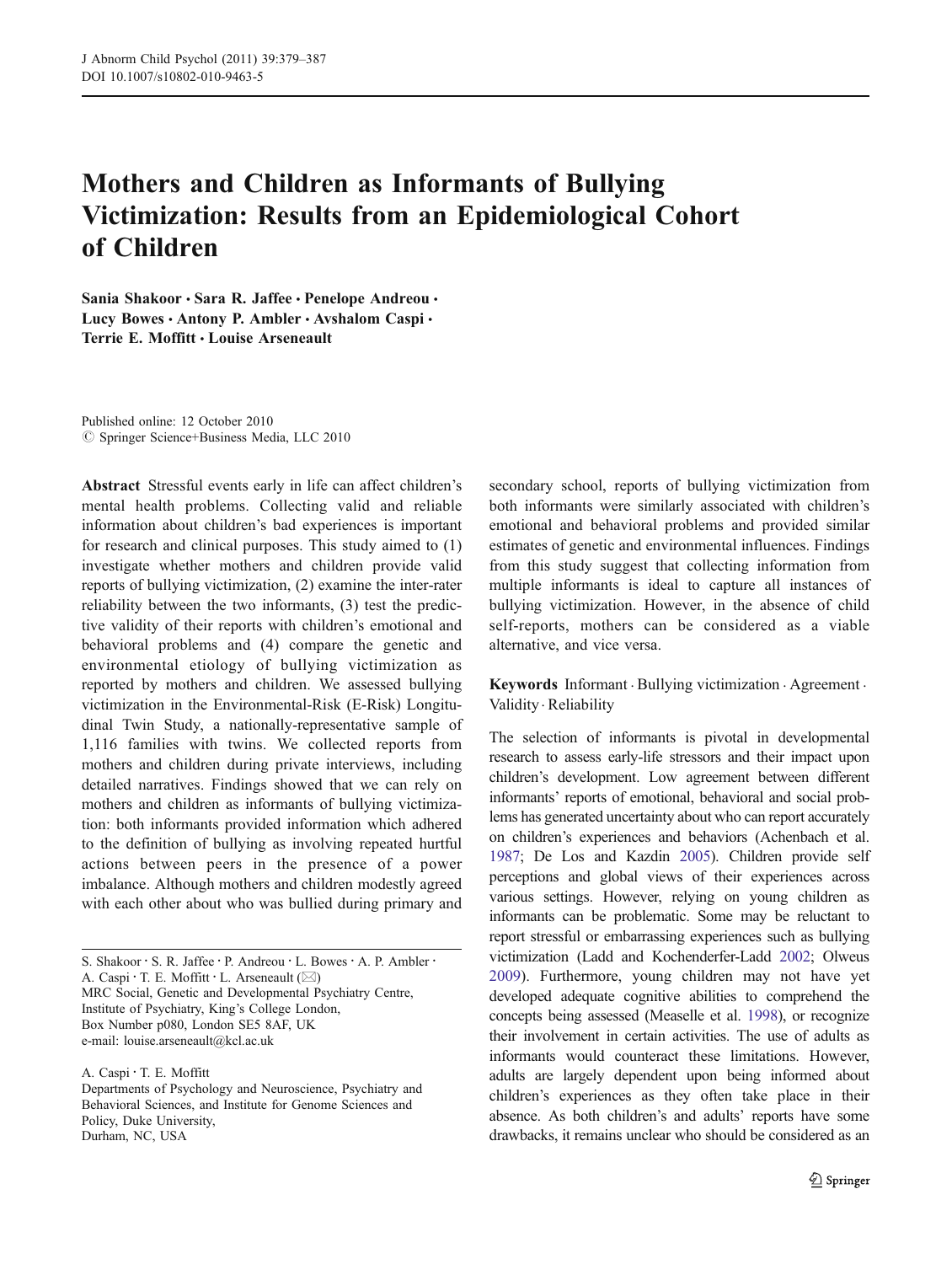adequate informant of children's stressful experiences such as bullying. This study aims to test whether mothers and children are valid and reliable informants for developmental and bullying research.

Being bullied is a common stressful life experience affecting on average 13% of children and adolescents during a school year, worldwide (Craig et al. [2009](#page-7-0)). Bullying behaviors are distinct from other forms of aggressive behaviors. They are characterized by repeated hurtful actions between peers where a power imbalance exists. The repetition of these behaviors overtime results in a pattern of interactions being established between victims and bullies. These interactions are characterized by factors which encompass a power imbalance (i.e. physical strength, age or popularity), whereby it is difficult for the victim to defend him or herself. These behaviors are manifested in two ways (Olweus [1993](#page-8-0), [1994\)](#page-8-0); (1) direct, which includes acts of aggression and assault that are conducted in a relatively open manner, and (2) indirect, which includes exclusion, social isolation and manipulation of friendship groups. Researchers have observed gender differences amongst these behaviors with direct bullying being more frequent amongst boys, and indirect bullying more frequent amongst girls (Card et al. [2008;](#page-7-0) Bjorkqvist et al. [1992](#page-7-0); Rivers and Smith [1994\)](#page-8-0).

Being bullied can be a stable stressor in young children's lives (Barker et al. [2008a;](#page-7-0) Scholte et al. [2007\)](#page-8-0) and contributes towards their mental health problems. Victims have reported elevated levels of emotional and behavioral problems (Arseneault et al. [2006;](#page-7-0) Kim et al. [2005,](#page-7-0) [2006](#page-7-0); Nansel et al. [2004;](#page-8-0) Sourander et al. [2007](#page-8-0); Wolke et al. [2000\)](#page-8-0), self harm and suicidality (Barker et al. [2008a;](#page-7-0) Herba et al. [2008](#page-7-0); Klomek et al. [2009\)](#page-7-0) and psychotic symptoms (Arseneault et al. [2011;](#page-7-0) Schreier et al. [2009\)](#page-8-0). These associated adversities highlight bullying victimization as a life stressor which requires attention. To fully capture the impact of being bullied on children's outcomes, we need to ensure that research measures take into account the specificity of bullying victimization by ascertaining that reports adhere to its definition. We examined validity of mothers' and children's reports of being bullied using detailed narratives describing what happened.

Levels of agreement between informants who report on children's lives are generally low. Correlations ranging between 0.25 and 0.40 have been reported between parents' and children's reports of emotional and behavioral problems (Achenbach et al. [1987;](#page-7-0) Rey et al. [1992;](#page-8-0) Sourander et al. [1999](#page-8-0)) and 0.17 to 0.42 between parents and teachers (Achenbach et al. [1987](#page-7-0); Gross et al. [2004](#page-7-0)). However, higher correlations have been found between mothers' and fathers' reports of children's behavior  $(r=0.60;$  Achenbach et al. [1987](#page-7-0)). The modest correlations between children, parents and teachers suggest that discrepancies in reports

from different informants do not alone reflect children's limited capacity to report accurately on their experiences. Low agreement could be an indication that each informant contributes unique and valuable information (Achenbach [2006](#page-7-0)). We investigated the agreement between mothers' and children's reports of being bullied during primary and secondary school to establish inter-rater reliability.

Uncertainty regarding the validity of, and agreement between, mothers' and children's reports of being bullied raises questions about previously reported associations between bullying victimization and children's emotional and behavioral problems. Studies have consistently shown that victims of bullying have elevated levels of emotional and behavioral problems in comparison to non-bullied children (for a review see Arseneault et al. [2010](#page-7-0)). However, these associations could be biased or spurious if they are based on reports from informants who cannot provide valid information about children's bullying experiences. We tested the predictive validity of mothers' and children's reports of being bullied with emotional and behavioral problems.

This uncertainty extends to etiological factors involved in children's predisposition to being bullied. Research shows that being a victim of bullying is more than being in the wrong place at the wrong time. A number of individual, school and family risk factors contribute to this risk (Arseneault et al. [2010\)](#page-7-0). Studies have identified exposure to domestic violence, child maltreatment (Bowes et al. [2009](#page-7-0)), emotional and behavioral problems (Arseneault et al. [2006;](#page-7-0) Barker et al. [2008b;](#page-7-0) Ladd and Troop-Gordon [2003](#page-8-0)), low self worth and reduced assertiveness (Egan and Perry [1998](#page-7-0)) to increase children's risk of being bullied. However, research investigating genetic factors is limited. Based on information reported by mothers, some evidence suggests that children have an important genetic susceptibility to being bullied (Ball et al. [2008](#page-7-0)). In contrast, others using peer nominations, suggest that being bullied is environmentally driven and unrelated to a child's genetic predisposition (Brendgen et al. [2008](#page-7-0)). It remains unclear whether these findings are informant specific. We compared genetic and environmental factors involved in the etiology of mothers' and children's reports of being bullied.

Trends in current research emphasize the importance of reliably identifying bullying experiences early in life as an important risk factor for children's mental health problems. There is growing evidence showing that bullying victimization occurs not only amongst adolescents but also amongst young children who have just entered the schooling system (Barker et al. [2008b;](#page-7-0) Perren and Alsaker [2006\)](#page-8-0). As a consequence, bullying research has witnessed a shift away from traditional school based surveys of adolescents towards epidemiological cohorts of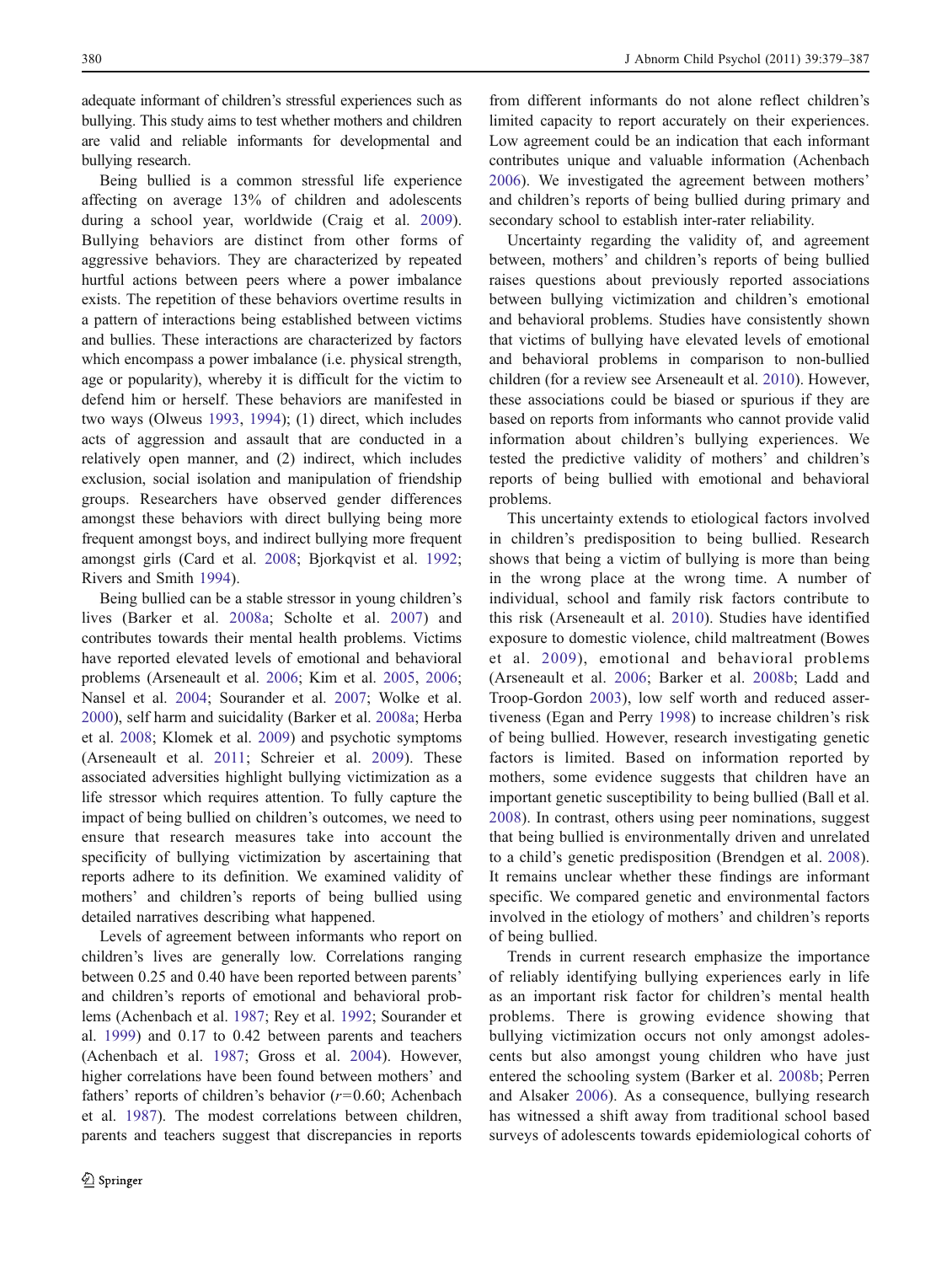young children. It is important to ensure that measures of bullying victimization, are adapted to this change.

Using data collected from multiple informants in a nationally-representative cohort of young twins, this study aims to investigate whether mothers and children provide valid and reliable reports of victimization.

# Methods

#### Sample

Participants were members of the Environmental Risk (E-Risk) Longitudinal Twin Study, which tracks the development of a nationally-representative birth cohort of 2,232 British children. The sample was drawn from a larger birth register of twins born in England and Wales in 1994–1995 (Trouton et al. [2002\)](#page-8-0). Briefly, the E-Risk sample was constructed in 1999–2000, when 1,116 families with samesex 5-year-old twins (93% of those eligible) participated in home-visit assessments. Families were recruited to represent the UK population of families with newborns in the 1990's, based on (a) residential location throughout England and Wales and (b) mother's age (i.e., older mothers having twins via assisted reproduction were under-selected and teen-aged mothers with twins were over-selected). We used this sampling to (a) replace high-risk families who were selectively lost to the register via non-response and (b) ensure sufficient numbers of children growing up in highrisk environments. Follow-ups were conducted when the children were aged 7 years (98% participation,  $N=2,191$ ), 10 years (96%,  $N=2,143$ ) and, 12 years (96%,  $N=2,143$ ).

Zygosity was determined using a standard zygosity questionnaire, which has been shown to have 95% accuracy (Price et al. [2000\)](#page-8-0). Ambiguous cases were zygosity-typed using DNA. The sample includes 55% monozygotic (MZ) twins and 45% dizygotic (DZ) twins. Sex is evenly distributed within zygosity (49% male). Parents gave informed consent and children gave assent. The Joint South London and Maudsley and the Institute of Psychiatry Research Ethics Committee approved each phase of the study.

#### Bullying Victimization

We used mothers' and children's reports to assess bullying victimization (hereafter referred to as "victimization") during primary and secondary school. We explained that "someone is being bullied when another child (1) says mean and hurtful things, makes fun or calls a person mean and hurtful names; (2) completely ignores or excludes someone from their group of friends or leaves them out of things on purpose; (3) hits, kicks, or shoves a person, or locks them in a room; (4) tells lies or spreads rumors about

them; and (5) other hurtful things like these. We call it bullying when these things happen often, and it is difficult for the person being bullied to stop it happening. We do not call it bullying when it is done in a friendly or playful way". Mothers were interviewed when children were 7, 10 and 12 years, and were asked whether either twin had been bullied by another child, responding "never", "yes", or "frequent". During interviews at age 7, mothers were asked to report on their children's experiences from school entry at age 5. When victimization was reported, interviewers followed by asking for details about what happened. For example, a mother reported "at school, 2–3 boys in his class, call him names, push and trip him up. This has been happening every week". We combined mothers' reports at age 7 and 10 to derive a measure of victimization during primary school. Mothers' reports at age 12 indexed victimization during secondary school. The test–retest reliability of reports of bullying was 0.87 using a sample of 30 parents who were interviewed twice, 3 to 6 weeks apart. When they were 12 years, children indicated during private interviews whether they had been bullied by another child and if this occurred in primary or secondary school.

We created a group of bullied children by combining those who reported "yes" or "frequent" to being bullied. The vast majority of bullying experiences occurred after school entry, after the age of 5 years. A total of 43% of children  $(N=956)$  were reported by their mother as having been bullied during primary school and  $36\%$  ( $N=772$ ) during secondary school. Nearly 41% of children  $(N=871)$ self-reported being bullied during primary school and 27%  $(N=578)$  during secondary school. The present study covers a period ranging from age 5 through to age 12 which is longer compared to other studies which have reported lower prevalence rates (Craig et al. [2009](#page-7-0)).

### Children's Emotional and Behavioral Problems

We assessed emotional and behavioral problems when children were 12 years using the Child Behavior Checklist for mothers (Achenbach [1991a\)](#page-7-0) and the Teacher's Report Form for teachers (Achenbach [1991b\)](#page-7-0). Mothers were given the instrument as a face-to-face interview and teachers responded by mail. The reporting period was 6 months before the interview. Informants were asked to rate each item as being "not true" (0), "sometimes true" (1), or "very true" (2). The emotional problems scale is the sum of 23 items from the CBCL and 27 items from the TRF on the Withdrawn and Anxious/Depressed scales, including items such as "cries a lot", "withdrawn, doesn't get involved with others", and "worries" (Somatic Complaints were not included, as this scale was not assessed at age 12). Mothers' scores ranged from 0 to 34  $(M=6.45, SD=5.71)$  and teachers' scores ranged from 0 to 43  $(M=4.51, SD=5.50)$ .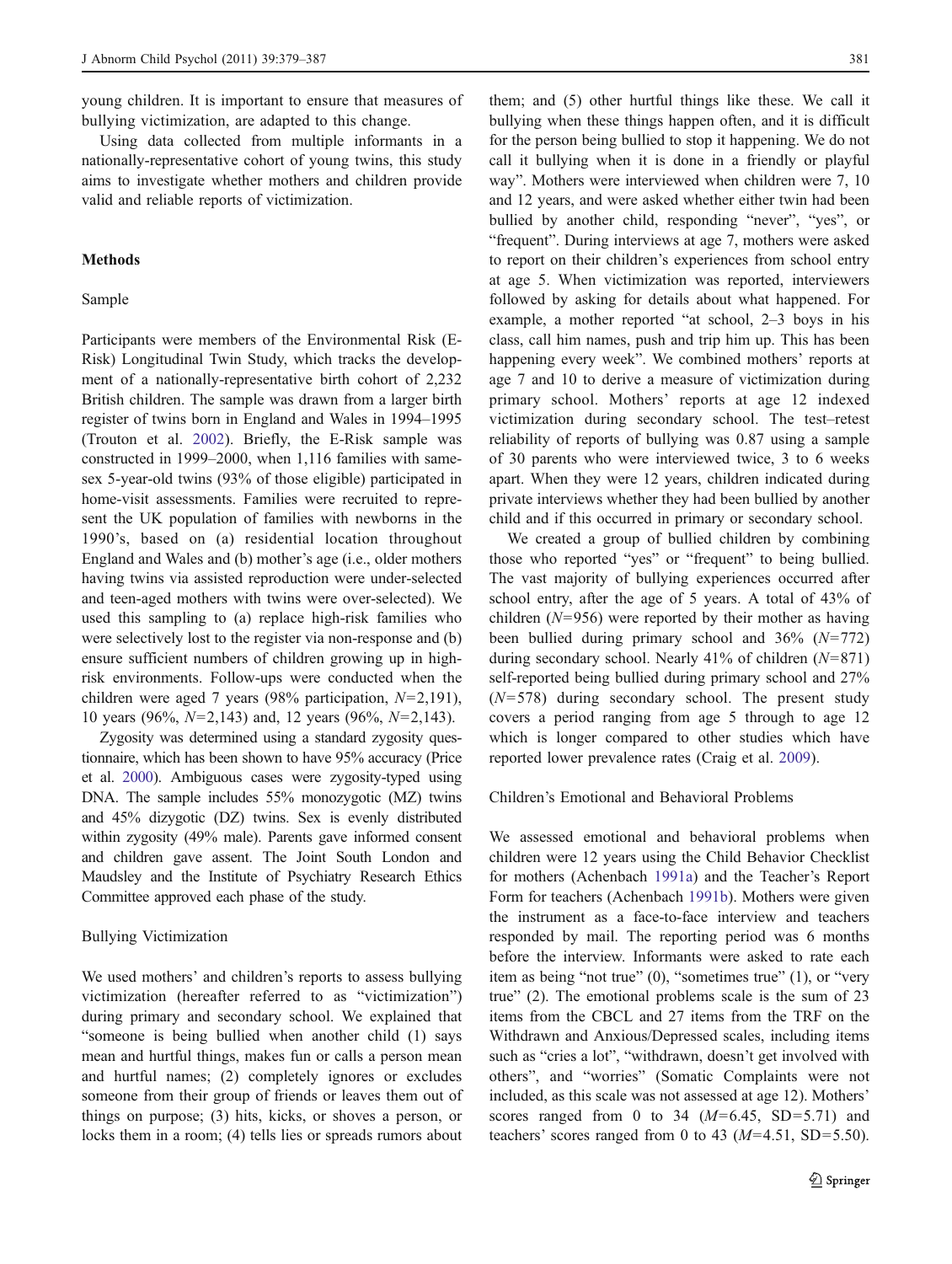The internal consistency reliability score for mothers was 0.87 and 0.89 for teachers. The behavioral problems scale is the sum of 35 items from the CBCL and 34 items from the TRF in the Aggressive and Delinquent behaviors scales including items such as "argues a lot", and "is cruel or nasty to other people". Mothers' scores ranged from 0 to 55  $(M=10.14, SD=8.84)$ , and teachers' scores ranged from 0 to 56  $(M=5.51, SD=9.50)$ . The internal consistency reliability score for mothers was 0.91 and 0.96 for teachers. The mother and teacher reports were standardized and summed to create composite measures of emotional and behavioral problems at 12 years because mothers and teachers provide unique information about children's behaviour and because simple combination riles work as well, if not better than, more complicated ones (Bird et al. [1992;](#page-7-0) Piacentini et al. [1992\)](#page-8-0).

#### Statistical Analyses

Firstly, focusing on the bullied children only, we rated the extent to which mothers' and children's reports of victimization during secondary school showed evidence that bullying was (1) perpetrated by peers, (2) repeated instances over time and (3) occurred with a power imbalance between the bully and the victim. These criteria were coded as '1' when there was evidence supporting the criterion in the narratives and '0' when there was not. When no information was provided, narratives were coded as missing. Using 96 mothers' reports of victimization, we found an inter-rater reliability kappa of 0.81 for the behaviors being perpetrated by a peer, 0.92 for it being experienced over time, and 0.82 for the presence of a power imbalance. An overall inter-rater reliability kappa of 0.85 was observed between the raters across all 3 criteria.

The complete sample of children was used for the remaining analyses. Secondly, we examined the agreement between mothers' and children's reports of being bullied during primary and secondary school by calculating the percentage of cases where mothers and children agreed with one another. We also calculated kappa coefficients. Thirdly, we tested the associations between mothers' and children's reports of victimization during primary and secondary school with children's emotional and behavioral problems at 12 years with regression analyses controlling for the effect of gender.

Fourthly, we compared etiological factors influencing victimization from mothers' and children's reports using tetrachoric correlations. Genetic and environmental influences on victimization were derived using Falconer's equation (Plomin et al. [2001\)](#page-8-0). This equation stipulates that the genetic contribution to victimization is estimated as twice the difference between MZ and DZ correlations  $(A =$  $2(r_{\text{mz}} - r_{\text{dz}})$ ) where A is the genetic contribution,  $r_{\text{mz}}$  is the MZ twin correlation and  $r_{\rm dz}$  is the DZ twin correlation. The contribution of the common environment (C) is the difference between the MZ correlation and the genetic estimate ( $C = r_{\text{mz}} - A$ ). The contribution of the unique environment (E) is calculated by subtracting the MZ correlation from 1 (E =  $1 - r_{\text{mz}}$ ). We chose Falconer's equation in favor of structural equation modeling due to the simplicity of the method and its ability to portray the comparability in estimates using data from the two informants.

We did not find significant gender effects across our four analytical steps, thus all analyses were conducted collapsed across gender. Each family contained data for two children, which resulted in non independent observations. All analyses adjusted for with tests based on the sandwich or Huber/White variance estimator (Williams [2000\)](#page-8-0). All statistical analyses were conducted using Stata 9.0 (STATA [2005](#page-8-0)).

#### Results

Construct Validity of Mothers' and Children's Reports of Victimization

Mothers and children reported information which adhered to the definition of victimization. When mothers reported that their child had been bullied during secondary school, 96% recalled that bullying was perpetrated by peers, 75% recounted it was repeated over time, and 84% reported evidence of a power imbalance between the bully and the victim. A total of 86% of mothers' reports showed evidence for at least 2 of the criteria for victimization. In comparison, when children reported having been bullied during secondary school, 99% recounted the behaviors to have been perpetrated by peers, 61% recalled bullying to have been experienced repeatedly over time, and 81% reported evidence of a power imbalance. A total of 85% of children reported at least 2 of the criteria for victimization.

Inter-Rater Reliability Between Mothers' and Children's Reports of Victimization

We found modest agreement between mothers' and children's reports of victimization experiences (Table [1](#page-4-0)). Amongst 956 children identified by their mothers as being bullied during primary school, 52% reported themselves being bullied. Amongst 871 children who self-reported being bullied, 56% were also identified by their mothers as being bullied during primary school. Amongst 772 children reported by their mothers to have been bullied during secondary school, 45% agreed with these reports. In contrast, amongst 578 children who reported being bullied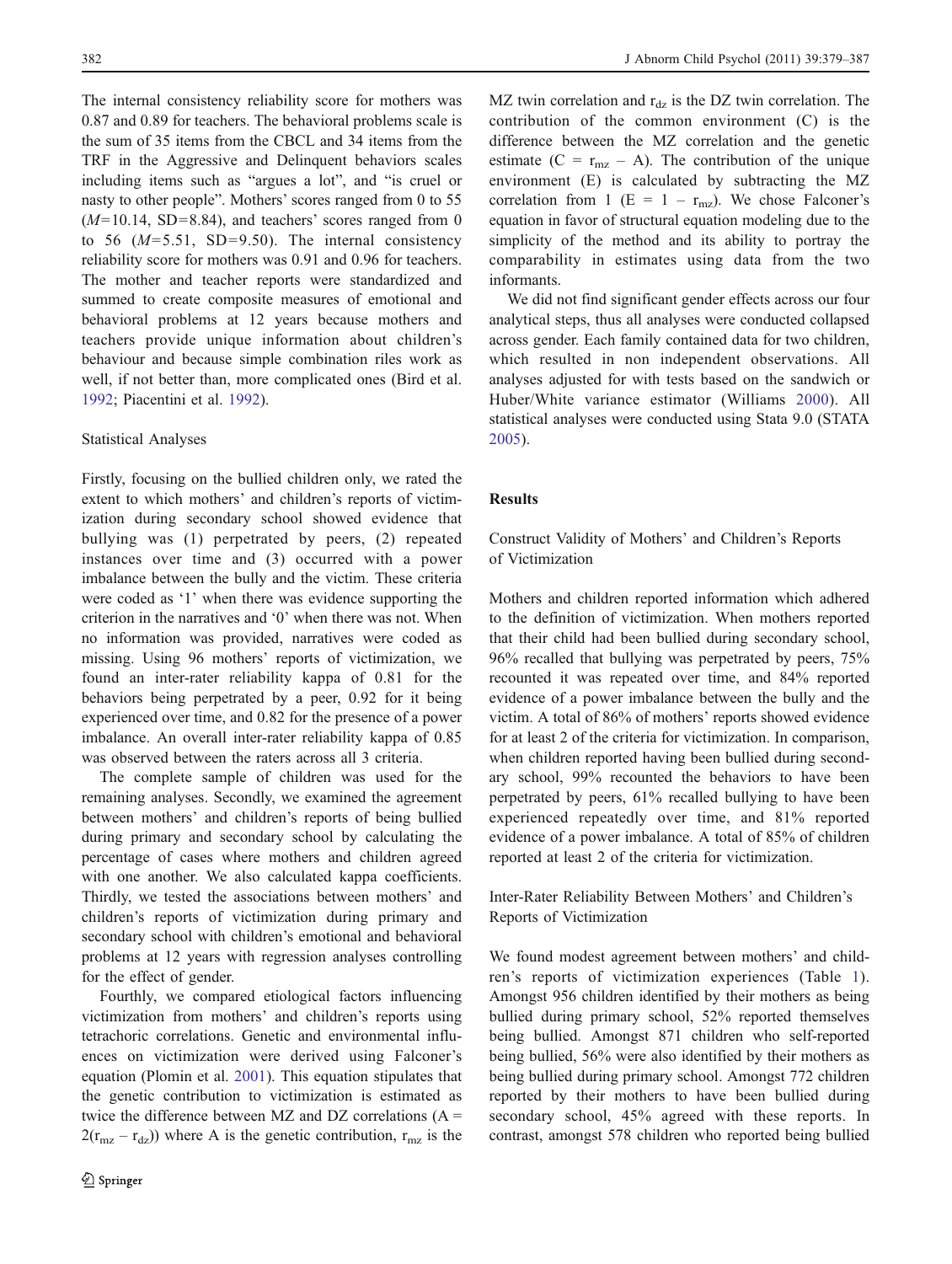<span id="page-4-0"></span>Table 1 Agreement between mothers' and children's reports of bullying victimization

|            | Informant $N(\%)$ | children  | Agreed by other<br>informant $\%$ | Kappa<br>coefficient (k) |
|------------|-------------------|-----------|-----------------------------------|--------------------------|
| Bullied in |                   |           |                                   |                          |
| Primary    | <b>Mothers</b>    | 956 (43%) | 52%                               | $0.20**$                 |
| school     | Children          | 871 (41%) | 56%                               |                          |
| Secondary  | Mothers           | 772 (36%) | 45%                               | $0.29**$                 |
| school     | Children          | 578 (27%) | 60%                               |                          |

 $*p<0.01$ 

during secondary school, 60% were also identified by their mothers as having been bullied. The kappa coefficient for victimization was 0.20 during primary school and 0.29 during secondary school.

Predictive Validity of Mothers' and Children's Reports of Victimization with Children's Emotional and Behavioral Problems

Victims of bullying, as identified by mothers and by children, had significantly higher levels of emotional and behavioral problems at age 12 when compared to nonbullied children (Table 2). Mothers' reports yielded slightly larger effect sizes compared to those calculated using children's reports when victimization occurred during primary school (0.39 vs. 0.17 for emotional problems; 0.27 vs. 0.15 for behavioral problems). When victimization occurred during secondary school, effect sizes increased

for both informants and mothers' reports still yielded slightly larger effect sizes compared to those calculated using children's reports (0.57 vs. 0.42 for emotional problems; 0.41 vs. 0.38 for behavioral problems). Although overall effect sizes calculated using mothers' reports were greater than those for children's reports, they were not significantly different as indicated by overlapping confidence intervals.

Genetic and Environmental Influences on Mothers' and Children's Reports of Victimization

Estimates of genetic and environmental influences on victimization were similar for both mothers' and children's reports (Table [3\)](#page-5-0). At primary school, genetic contribution to victimization was 0.54 using mothers' reports and 0.32 using children's reports while unique environmental contribution was 0.31 according to mothers and 0.43 for children. The contribution of common environmental influences was 0.15 using mothers' information and 0.25 with details from children's reports. For both informants, genetic influences remained similar at secondary school (0.47 for mothers vs. 0.40 for children). Unique influences from the environment slightly decreased across time but remained similar across informants (0.21 for mothers vs. 0.34 for children). The estimate for common environmental influences increased to 0.32 using mothers' reports while the one using children's reports stayed close to the estimate in primary school  $(0.26)$ .

Table 2 Standardized scores of mothers' and teachers' combined rating of children's emotional and behavioral problems at age 12 for bullied and non-bullied children

| Bullied in       | Informant      | Non-bullied   | <b>Bullied</b> |                  |                   |
|------------------|----------------|---------------|----------------|------------------|-------------------|
|                  |                | Mean (SD)     | Mean (SD)      | $\beta$ (95%CI)  | Effect size $(d)$ |
| Primary school   |                |               |                |                  |                   |
| Age 12 problems  |                |               |                |                  |                   |
| Emotional        | <b>Mothers</b> | $-0.17(0.87)$ | 0.22(1.11)     | 0.39(0.30, 0.48) | 0.39              |
|                  | Children       | $-0.07(0.93)$ | 0.10(1.09)     | 0.17(0.08, 0.27) | 0.17              |
| Behavioral       | Mothers        | $-0.12(0.90)$ | 0.15(1.10)     | 0.23(0.14, 0.33) | 0.27              |
|                  | Children       | $-0.06(0.95)$ | 0.09(1.07)     | 0.15(0.05, 0.24) | 0.15              |
| Secondary school |                |               |                |                  |                   |
| Age 12 problems  |                |               |                |                  |                   |
| Emotional        | Mothers        | $-0.21(0.84)$ | 0.37(1.14)     | 0.57(0.47, 0.68) | 0.57              |
|                  | Children       | $-0.11(0.91)$ | 0.30(1.16)     | 0.41(0.30, 0.53) | 0.42              |
| Behavioral       | Mothers        | $-0.15(0.88)$ | 0.26(1.14)     | 0.39(0.29, 0.50) | 0.41              |
|                  | Children       | $-0.10(0.92)$ | 0.27(1.14)     | 0.34(0.22, 0.45) | 0.38              |

All analyses were controlled for children's gender

No interaction effect was observed between victimization and children's gender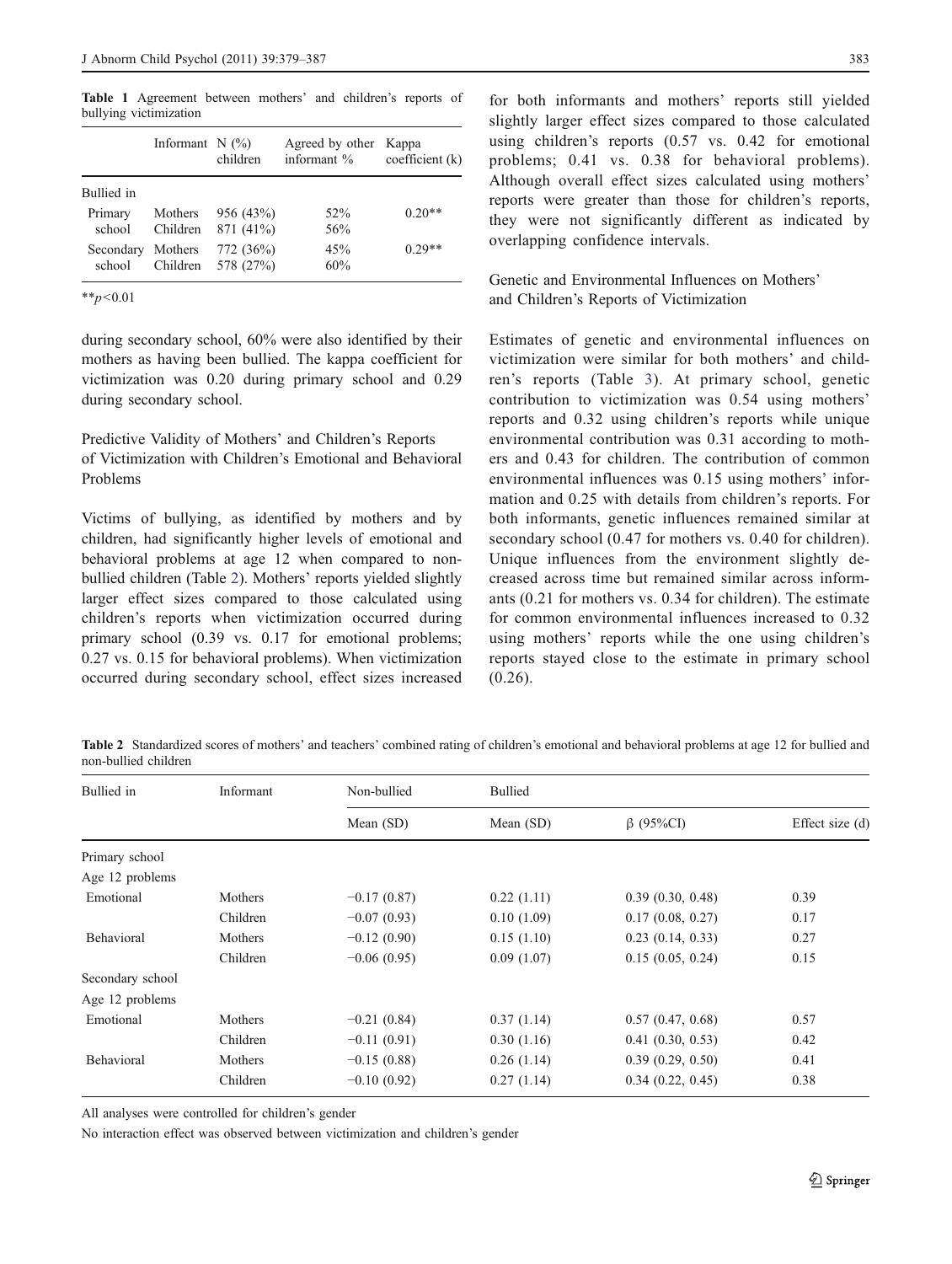<span id="page-5-0"></span>Table 3 Genetic and environmental influences on bullying victimization according to mothers and children

| Bullied in       | Zygosity                      |                               | Etiological influences |                    |                    |
|------------------|-------------------------------|-------------------------------|------------------------|--------------------|--------------------|
|                  | МZ<br>Correlation r (n pairs) | DZ<br>Correlation r (n pairs) | Genetic                | Common environment | Unique environment |
| Primary school   |                               |                               |                        |                    |                    |
| Mother           | 0.69(596)                     | 0.42(578)                     | 0.54                   | 0.15               | 0.31               |
| Child            | 0.57(504)                     | 0.41(486)                     | 0.32                   | 0.25               | 0.43               |
| Secondary school |                               |                               |                        |                    |                    |
| Mother           | 0.79(581)                     | 0.55(578)                     | 0.47                   | 0.32               | 0.21               |
| Child            | 0.66(490)                     | 0.46(486)                     | 0.40                   | 0.26               | 0.34               |

Estimates for etiological influences were calculated using Falconer's equation

## Discussion

Our study shows that mothers and children are valid and reliable informants of victimization, a common early-life stressor. Using data from a large representative cohort of young children, findings indicated that mothers and children report information which adheres to the definition of victimization. Both informants reported information on victimization that was similarly associated with children's emotional and behavioral problems. Estimates of genetic and environmental influences on victimization were similar for reports provided by mothers and children. Mothers and children tended to agree with one another about who was bullied in primary and secondary school, but they failed to agree completely, therefore collecting data from multiple informants is ideal to capture all instances of victimization. However, in the absence of child self-reports, mothers can be considered as a viable alternative, and vice versa.

Results indicated that both mothers and children report information which matched the definition of victimization. The lowest adherence to the definition and greatest discrepancies between informants were observed for the 'repeatedly over time' criterion. It is plausible that children, more so than mothers, are mistaking single incidences of aggressive peer behaviors (e.g. a playground fight) for bullying. Providing a definition of bullying during the interview may help increase accuracy and reduce confusion about the concept being assessed. Collecting informants' narratives may also be useful for validating the data collected and cross-referencing the information with the definition of bullying. Our research protocol was not designed to gather narratives specifically in relation to the 3 criteria for victimization. Future studies should include probes targeting specific criteria to assess the validity of bullying data.

In keeping with previous studies assessing informant agreement of reports of emotional and behavioral problems (Achenbach et al. [1987;](#page-7-0) Rey et al. [1992;](#page-8-0) Sourander et al. [1999\)](#page-8-0), and victimization (Ladd and Kochenderfer-Ladd [2002;](#page-8-0) Ronning et al. [2009;](#page-8-0) Wienke Totura et al. [2009](#page-8-0)), mothers' and children's reports of being bullied during primary and secondary school overall yielded modest agreement. Percentages of agreement calculated for our study provided greater support of inter-rater reliability compared to kappa coefficients. Taking into account that kappa coefficients include the level of agreement between those who are, and are not identified as being bullied, it is plausible that mothers and children tend to disagree more so about who is not being bullied rather than who is.

Kappa coefficients in the present study were higher than those reported by other research assessing informants' agreement on victimization (Ronning et al. [2009](#page-8-0); Wienke Totura et al. [2009\)](#page-8-0). This may be attributable to the inclusion of teachers as informants in other studies. When assessing the agreement between children's and teachers' reports of victimization, a kappa coefficient of 0.12 has been reported (Wienke Totura et al. [2009](#page-8-0)). Similarly, kappa coefficients ranging between 0.11 and 0.22 have been reported when testing for the agreement between parents, teachers and child informants. Based on these findings, it is possible that when assessing bullying during childhood, mothers provide more reliable information compared to teachers. This is further supported by previous observations that children are more likely to report bullying experiences to someone at home than to their teachers (Whitney and Smith [1993\)](#page-8-0). However, as teachers' reports of victimization were not collected in this study, we could not verify this.

Although the agreement between mothers and children in this study is low, they have both been shown to be valid; therefore discrepancies between the informants are not likely to be due to an error in the conceptualization of bullying behaviors. Rather, it may reflect different information and perspectives specific to each informant. For example, mothers may be reporting more severe or apparent forms of victimization. Thus poor agreement is not necessarily a representation of poor reliability but could also indicate that each informant contributes unique information (Achenbach [2006\)](#page-7-0).

Discrepancies between mothers' and children's reports in the current study were greatest for victimization during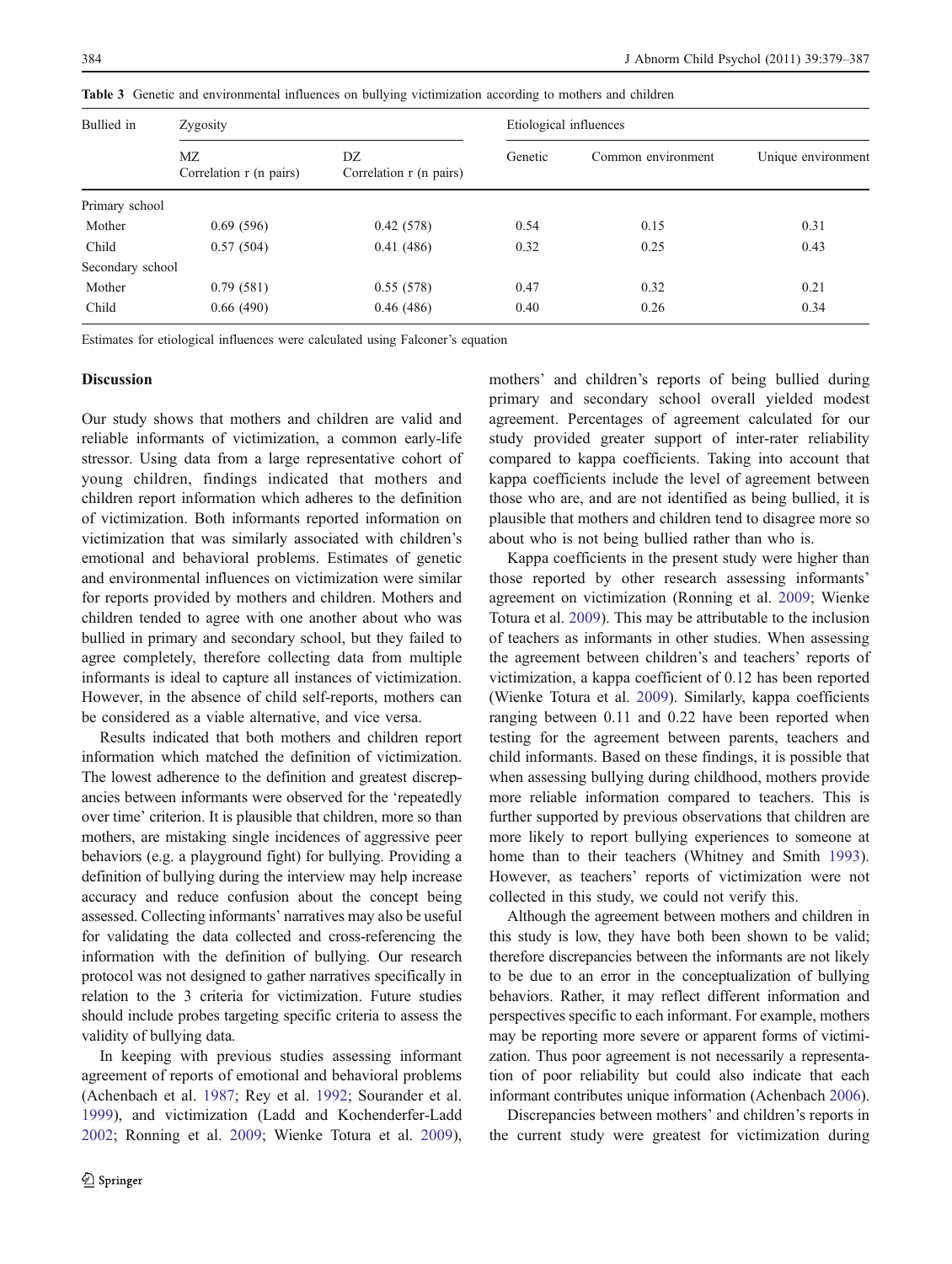secondary school. This may indicate that children are increasingly less likely to report bullying experiences to adults as they get older. Parents may also be less aware of what is happening in their child's life as children become more independent. Including children as informants when they get older will be beneficial as the limitations associated with mothers' reports may become more prominent when children enter adolescence. It is equally important to include mothers as informants for young children as the limitations associated with using young children as informants may outweigh those of mothers.

Similar to previous studies, victims of bullying showed elevated levels of emotional and behavioral problems. Our study extends these findings by showing the results are consistent whether victimization was reported by mothers or children. The associations between behavioral problems and victimization, as reported by both mothers and children, did not significantly differ further emphasizing the comparability between the two informants. Discrepancies in effect sizes between mothers' and children's reports of victimization, mostly in primary school, may be explained by two factors. First, children's reports collected at age 12 may be biased by retrospective account of their bullying experiences when they were in primary school. Second, the slightly greater effect sizes observed when mother reports of victimization were used may be due to shared method variance, as mothers were informants of both victimization and emotional and behavioral problems. However, the associations using mothers' reports are unlikely to be spurious as significant associations were also found when using children's reports of victimization. Furthermore, we observed slight increases in our effect sizes when victimization was experienced during secondary school. This may be explained by the shorter period of time between the victimization experiences and emotional and behavioral problems. Altogether, our findings indicate that previous results of mental health outcomes of bullied children are not likely to be informant specific and that previous results which were based on the same informants to report both victimization and the outcome could be slightly inflated.

We observed overall similar estimates of genetic and environmental influences on victimization in primary and secondary schools as reported by both mothers and children. This finding supports previous reports indicating substantial genetic influences on children's risk of being bullied (Ball et al. [2008\)](#page-7-0) and further shows that this effect is not dependent on the informant. These results demonstrate that both informants' reports tap into the same construct and can therefore be considered as valid and reliable for future research on the etiology of victimization. The slight increase in common environmental influences for victimization during secondary school reported by mothers is

somewhat surprising given children's growing independence at the start of the adolescent years. It is possible that twins are more likely to seek new environments with their co-twin during this transitional period between primary to secondary schools. Alternatively, it is possible that the fact mothers reported on both twins' experiences with victimization resulted in inflated estimates of common environmental influences.

## Limitations

Our study has a number of limitations which give rise to further avenues of research. First, our investigation into the validity and comparability of mothers and children as informants was conducted on reports of only one type of life stressor, bullying victimization. This raises the question whether our findings can be generalized to other forms of life stressors such as parental maltreatment or physical abuse. Second, our study only investigated the agreement between mothers and children. Further research is needed to investigate the agreement between other informants, including teachers and peers. In particular, as peers have often been used to collect reports of bullying behaviors via peer nomination methodology (Veenstra et al. [2007;](#page-8-0) Perren and Alsaker [2006](#page-8-0); Brendgen et al. [2008\)](#page-7-0), bullying research would benefit from validating peers as reliable informants. Third, our sample included twins. We did not collect information about twins' experiences of victimization from their co-twins. Our findings would have been strengthened by including co-twins' reports of bullying victimization. Fourth, our measure of victimization during primary school as reported by the child was retrospective. This may have influenced our findings when comparing informants' reports, as retrospective accounts may be biased by false or distorted memories and by the current emotional state of children.

#### Implications

Whilst keeping these limitations in perspective, our findings have research and clinical implications. Although our findings support the comparability between mothers and children as informants of victimization, the absence of complete agreement between the two indicate that the use of one informant would result in an incomplete account of children's lives. Our work emphasizes the need for multiple informants for research and also in clinical settings. Research would benefit from further enhancing methodological and statistical techniques used to incorporate and optimize information from multiple informants. These techniques include using mean scores, latent class factor analyses, or an 'either or' approach. To further include children's perspective in research and clinical interviews,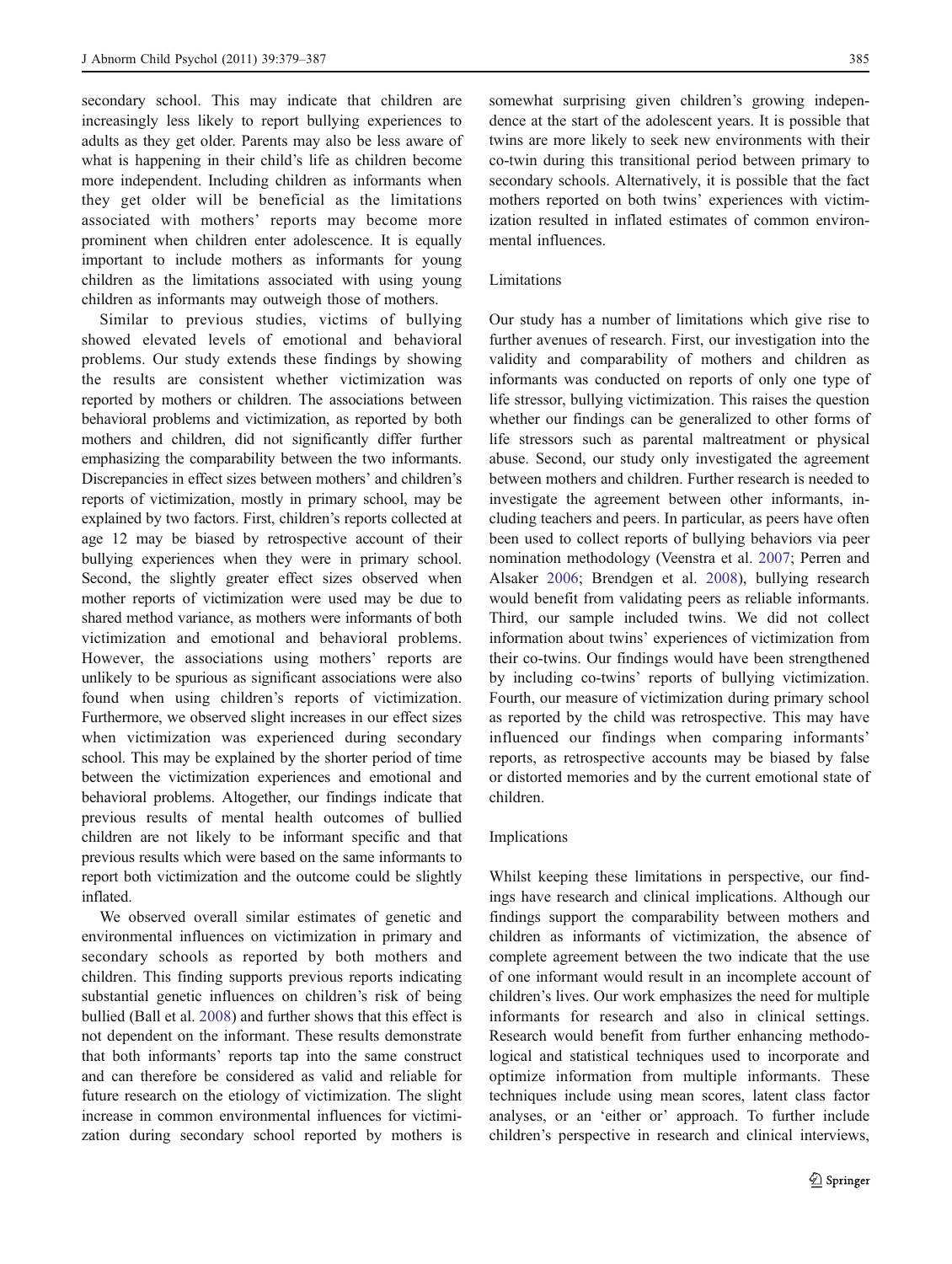<span id="page-7-0"></span>developmentally appropriate measures that take into account limitations inherent to child self-reports are needed. The use of games or puppets such as the Berkeley Puppet Interview (BPI, Ablow et al. 1999) allows children to express themselves and report on behaviors in a developmentally sensitive manner. For mental health professionals and researchers, although the reliance on one informant alone does have limitations, our findings demonstrate that in the absence of one informant the other can be considered as a viable alternative. In situations where children are unavailable or struggle to report on their experiences, mothers can be considered as alternative sources of information, and vice versa.

Acknowledgements The E-Risk Study is funded by the Medical Research Council (MRC grant G9806489). Additional support was provided by funds from the Johan Jacobs Foundation, the British Academy, the Nuffield Foundation. Sania Shakoor is supported by the Medical Research Council. Louise Arseneault is supported by a Career Scientist Award from the Department of Health, UK. Lucy Bowes is supported by the Economic and Social Research Council. Avshalom Caspi is a Royal Society Wolfson Research Merit Award holder. Terrie E. Moffitt and Avshalom Caspi are supported by the Lady Davis Fellowship of the Hebrew University and The Caselberg Trust.

We are grateful to the study mothers and fathers, the twins, and the twins' teachers for their participation. Our thanks to Michael Rutter and Robert Plomin, to Thomas Achenbach for kind permission to adapt the Child Behavior Checklist, and to members of the E-Risk team for their dedication, hard work, and insights.

#### References

- Ablow, J. C., Measelle, J. R., Kraemer, H. C., Harrington, R., Luby, J., Smider, N., et al. (1999). The MacArthur three-city outcome study: evaluating multi-informant measures of young children's symptomatology. Journal of the American Academy of Child and Adolescent Psychiatry, 38, 1580–1590.
- Achenbach, T. M. (1991a). Manual for the child behaviour checklist/ 4-18 and 1991 Profile. Burlington: University of Vermont, Department of Psychiatry.
- Achenbach, T. M. (1991b). Manual for the teacher's report form and 1991 profile. Burlington: University of Vermont, Department of Psychiatry.
- Achenbach, T. M. (2006). As others see us: clinical and research implications of cross-informant correlations for psychopathology. Current Directions in Psychological Science, 15, 94–98.
- Achenbach, T. M., McConaughy, S. H., & Howell, C. T. (1987). Child/adolescent behavioural and emotional problems: implications of cross-informant correlations for situational specificity. Psychological Bulletin, 101, 213–232.
- Arseneault, L., Walsh, E., Trzesniewski, K., Newcombe, R., Caspi, A., & Moffitt, T. E. (2006). Bullying victimization uniquely contributes to adjustment problems in young children: a nationally representative cohort study. Pediatrics, 118, 130–138.
- Arseneault, L., Bowes, L., & Shakoor, S. (2010). Bullying victimization in youths and mental health problems: 'much ado about nothing'? Psychological Medicine, 40, 717–729.
- Arseneault, L., Cannon, M., Fisher, H. L., Polanczyk, G., Moffitt, T. E., & Caspi, A. (2011). Childhood trauma and children's

emerging psychotic symptoms: a genetically sensitive longitudinal cohort study. The American Journal of Psychiatry. in press

- Ball, H. A., Arseneault, L., Taylor, A., Maughan, B., Caspi, A., & Moffitt, T. E. (2008). Genetic and environmental influences on victims, bullies and bully-victims in childhood. Journal of Child Psychology and Psychiatry, 49, 104–112.
- Barker, E. D., Arseneault, L., Brendgen, M., Fontaine, N., & Maughan, B. (2008a). Joint development of bullying and victimization in adolescence: relations to delinquency and selfharm. Journal of the American Academy of Child & Adolescent Psychiatry, 47, 1030–1038.
- Barker, E. D., Boivin, M., Brendgen, M., Fontaine, N., Arseneault, L., Vitaro, F., et al. (2008b). Predictive validity and early predictors of peer-victimization trajectories in preschool. Archives of General Psychiatry, 65, 1185–1192.
- Bird, H. R., Gould, M. S., & Staghezza, B. (1992). Aggregating data from multiple informants in child psychiatry epidemiological research. Journal of the American Academy of Child and Adolescent Psychology, 31, 78–85.
- Bjorkqvist, K., Lagerspetz, K. M. J., & Kaukiainen, A. (1992). Do girls manipulate and boys fight? Developmental trends in regard to direct and indirect aggression. Aggressive Behavior, 18, 117– 127.
- Bowes, L., Arseneault, L., Maughan, B., Taylor, A., Caspi, A., & Moffitt, T. E. (2009). School, neighborhood, and family factors are associated with children's bullying involvement: a nationally representative longitudinal study. Journal of the American Academy of Child and Adolescent Psychiatry, 48, 545–553.
- Brendgen, M., Boivin, M., Vitaro, F., Girard, A., Dionne, G., & Perusse, D. (2008). Gene-environment interaction between peer victimization and child aggression. Development & Psychopathology, 20, 455–471.
- Card, N. A., Stucky, B. D., Sawalani, G. M., & Little, T. D. (2008). Direct and indirect aggression during childhood and adolescence: a meta-analytic review of gender differences, intercorrelations, and relations to maladjustment. Child Development, 79, 1185–1229.
- Craig, W., Harel-Fisch, Y., Fogel-Grinvald, H., Dostaler, S., Hetland, J., Simons-Morton, B., et al. (2009). A cross-national profile of bullying and victimization among adolescents in 40 countries. International Journal of Public Health, 54, 216–224.
- De Los, R. A., & Kazdin, A. E. (2005). Informant discrepancies in the assessment of childhood psychopathology: a critical review, theoretical framework, and recommendations for further study. Psychological Bulletin, 131, 483–509.
- Egan, S. K., & Perry, D. G. (1998). Does low self-regard invite victimization? Developmental Psychology, 34, 299–309.
- Gross, D., Fogg, L., Garvey, C., & Julion, W. (2004). Behavior problems in young children: an analysis of cross-informant agreements and disagreements. Research in Nursing and Health, 27, 413–425.
- Herba, C. M., Ferdinand, R. F., Stijnen, T., Veenstra, R., Oldehinkel, A. J., Ormel, J., et al. (2008). Victimization and suicide ideation in the TRAILS study: specific vulnerabilities of victims. Journal of Child Psychology & Psychiatry, 49, 867–76.
- Kim, Y. S., Koh, Y. J., & Leventhal, B. (2005). School bullying and suicidal risk in Korean middle school students. Pediatrics, 115, 357–363.
- Kim, Y. S., Leventhal, B. L., Koh, Y. J., Hubbard, A., & Boyce, W. T. (2006). School bullying and youth violence: causes or consequences of psychopathologic behavior? Archives of General Psychiatry, 63, 1035–1041.
- Klomek, A. B., Sourander, A., Niemela, S., Kumpulainen, K., Piha, J., Tamminen, T., et al. (2009). Childhood bullying behaviors as a risk for suicide attempts and completed suicides: a populationbased birth cohort study. Journal of the American Academy of Child & Adolescent Psychiatry, 48, 254–261.